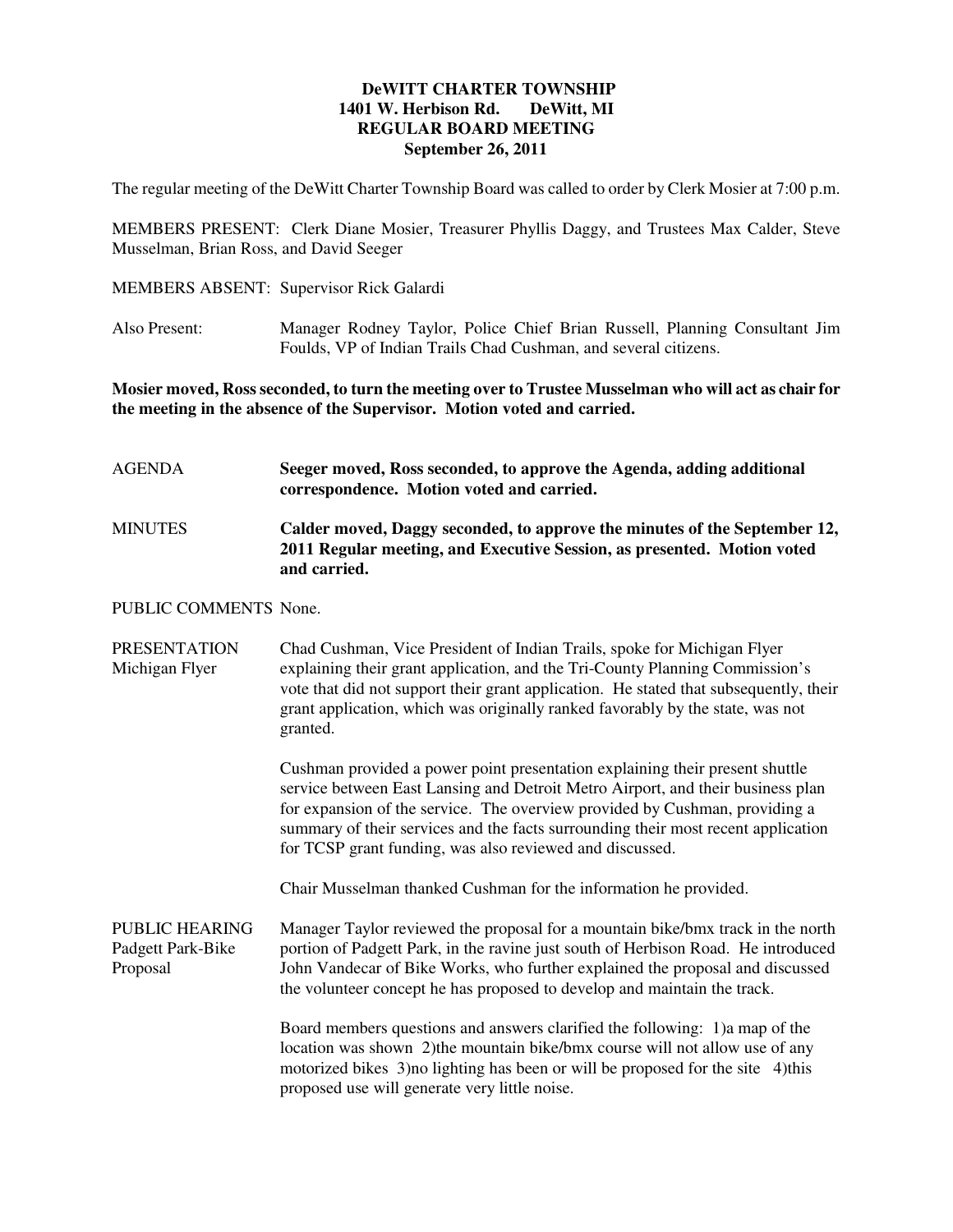After discussion and questions from the Board, Chair Musselman opened the Public Hearing.

Clerk Mosier reported that her office received approximately six calls regarding the advertisement for public comment on this issue. Three calls were in support of the proposed park and three were opposed. Tim Watkins, 1615 W. Herbison Road, lives directly across from the proposed park and wants to be on record opposing the plan. Kathy Hundt, 13077 Shadybrook Lane, requested to be on record as supporting the plan.

Todd Tarrant, 13626 Pearwood, DeWitt, stated that he is opposed to the proposed bike track, for the following reasons: it will need cleaning up and clearing of trees; violations of the rules will happen and no one will be in charge to report these violations; the track and additional use will draw drugs and hunters to the park; the track will be wrought with erosion problems; the park is now signed and used as a "natural area" and this proposed use does not fit that description; the park is the only natural area park in the area, so let's not spoil that; the park is currently used every day by numerous walkers, hikers, and dog owners, and this will ruin the park for that continued use. He provided handouts showing pictures of other bike areas and pictures of the Gier Park BMX Track. He also provided a written list of questions relating to the proposal.

Jim Woodard, 3927 Herbison Road, DeWitt, stated that he is opposed for this proposed use, noting that he uses the park every day, it is a natural area, the only natural area in our community. He explained that the current users take care of the park, and clean it of debris. He stated that he does not believe the proposed bike park will be conducive to their use.

Bob Clark, 3294 Hidden Ridge, stated that he is in favor, that he believes giving kids a place to ride will be an asset to our community, and he does not believe it will have a negative impact on the current use.

Forrest Lewis, 408 Riverview, stated that with this new proposed use, bikes will be all over this park, much of the current vegetation will need to be removed, and this use will draw users that will cause future problems.

Jason Julian, 1164 Wild Turkey, stated that he believes this bike park is proposed for the wrong location, that the Township should leave this park in its current natural state, and not begin eroding the natural state of the park.

Patty Flores, 11215 Airport Road, DeWitt, stated that she has used this park daily for 25 years She fears that this proposal will bring in kids, without adult supervision. She stated that the Township should leave this park natural.

Alyson Tarrant, 13626 Pearwood, DeWitt, stated that this bike track proposal is not proposed for the right place, and that it will ruin the natural setting of the park, chasing out wildlife.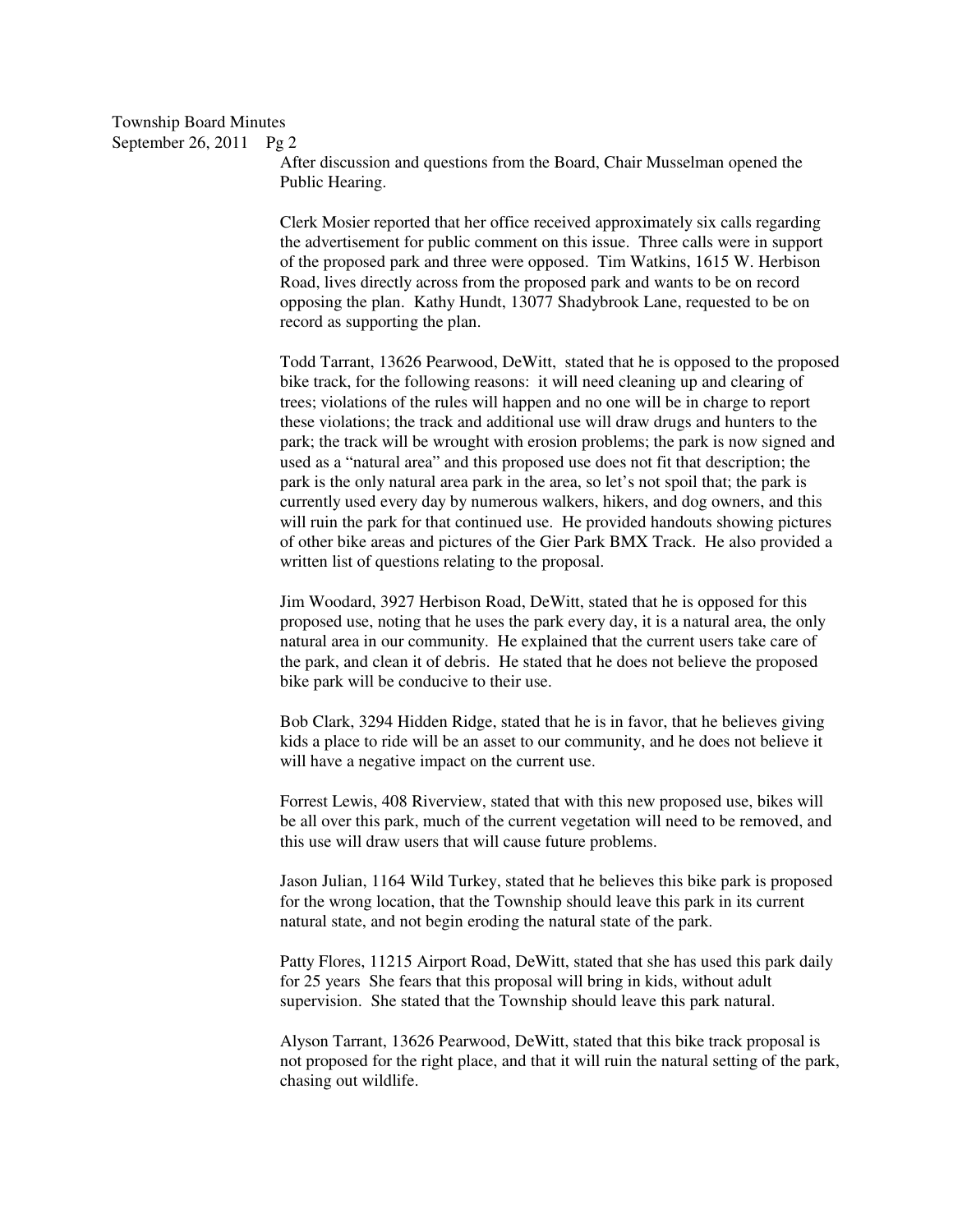Cherly Holey, 417 W. Geneva, DeWitt, stated that she loves, loves, loves, the park as it is, please don't take away their lovely park.

Paula Jackson, 1212 Turner stated that she does not believe it is safe to install a bike track where there are so many trees, that this proposal will cause vandalism in the park, and she would like it to remain the same as it is now.

Andrew Zarkovich, 10668 Williams Road, stated that he wants the natural aspect of this park to remain, but he believes this proposal could be done and not impact the current uses of the park. He stated that he has children and he wants them to have a place to ride. He stated that any comparison for this proposed bike park and Gier Park is a terrible example of a comparison, the two are vastly different. He stated that further making of our community into a pro-biking community can only be a good thing.

Cheryl Anderson, 3897 W. Herbison Road, DeWitt, stated that she does not believe that biking fits into this type of nature park, and she does not want the present use changed.

Todd Tarrant, 13626 Pearwood, stated that this park is only 70 acres and it does not have the space needed for a bike park and natural use.

John Vandecar, owner of Bike Works, made the following points: 1)this park will be an asset to the community 2)not just teens and delinquents use bike trails and tracks, they are used by all ages 3)bikers do not want to use the open spaces, those will remain as they are now, the bikers will be using the most unused portion of this park, in the ravine, closest to the road 4)this type of use is increasing, not decreasing 5)the proposed track will be built and maintained by volunteers, will not remove many trees, and the existing park will see very little if any impact.

Patty Flores, 11215 Airport Road, DeWitt, stated that the Township should look at other areas for this proposed bike track, not use Padgett Park.

Paula Jackson, 1212 Turner, stated that the current users are the ones maintaining this park, that they remove downed trees all the time, and clean up the existing park.

Clerk Mosier stated that the proposed bike use within the ravine should not affect wildlife more that the current predominate use as a dog park.

Gloria Siwek, 13384 Blackwood, questioned whether the Township has looked into liability involved with this proposed park, and the cost that the Township will incur to provide liability coverage.

Jason Julian, 1164 Wild Turkey, stated that liability should be a major concern when considering this use, and that the Township needs more space than this site provides.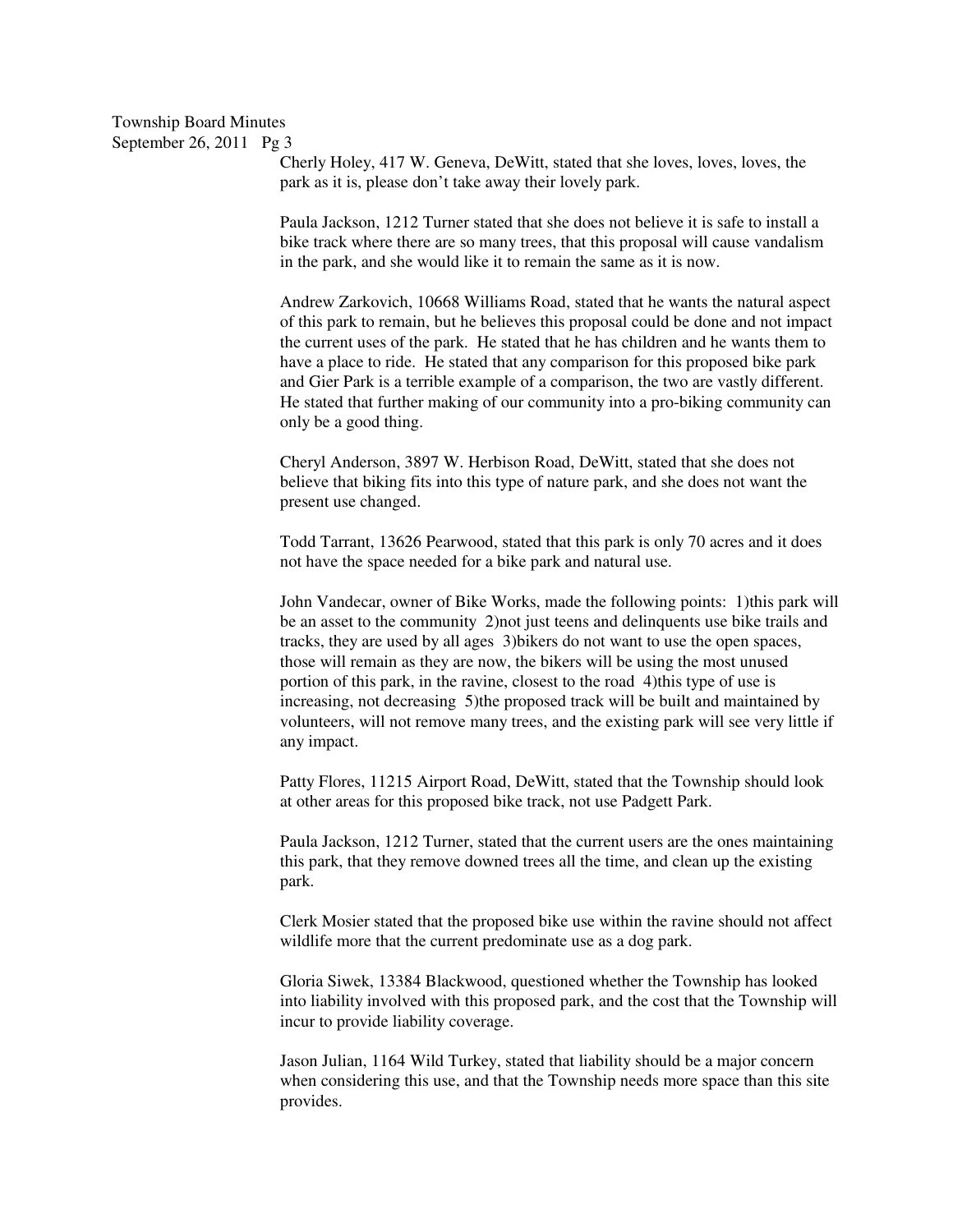| <b>Township Board Minutes</b><br>September 26, 2011 Pg 4 |                                                                                                                                                                                                                                                                                                                                                                                                                                                                                                                                        |
|----------------------------------------------------------|----------------------------------------------------------------------------------------------------------------------------------------------------------------------------------------------------------------------------------------------------------------------------------------------------------------------------------------------------------------------------------------------------------------------------------------------------------------------------------------------------------------------------------------|
|                                                          | Treasurer Daggy stated that she just does not understand how this proposed pedal<br>bike trail/track will change any of the current activities or uses within Padgett<br>Park, considering where the proposed track will be located.                                                                                                                                                                                                                                                                                                   |
|                                                          | Seeger moved, Mosier seconded, to close the Public Hearing at 9:00 p.m.<br>Motion voted and carried.                                                                                                                                                                                                                                                                                                                                                                                                                                   |
|                                                          | Chair Musselman thanked those present for their input in this process, and the<br>Board will take their comments into consideration. Clerk Mosier noted that those<br>who signed in tonight have provided the Board with contact information to further<br>communication on tonight's topic.                                                                                                                                                                                                                                           |
| <b>COUNTY</b><br><b>COMMISSIONER RPT</b>                 | None present.                                                                                                                                                                                                                                                                                                                                                                                                                                                                                                                          |
|                                                          | CORRESPONDENCE Correspondence included the following: August 9, 2011 minutes of the Clinton<br>County Economic Alliance; letter from Township resident Gil Miske regarding<br>his objection to open burning; July 27, 2011 minutes from Where Development<br>Begins; copy of the invitation for Rick Smith's Retirement Open House; Lansing<br>State Journal Opinion letter, reports and information from Capital Regional<br>Airport Authority, and the Lansing Regional Chamber, all relating to the<br>Michigan Flyer presentation. |
| <b>COMMITTEES &amp;</b><br><b>COMMISSIONS</b>            | Trustee Musselman reviewed the draft Planning Commission minutes of<br>September 6, 2011 Planning Commission meeting.                                                                                                                                                                                                                                                                                                                                                                                                                  |
|                                                          | Musselman moved, Ross seconded, to receive and place on file the draft<br>minutes of the Planning Commission meeting of September 6, 2011. Motion<br>voted and carried.                                                                                                                                                                                                                                                                                                                                                                |
| UNFINISHED<br><b>BUSINESS</b>                            | None.                                                                                                                                                                                                                                                                                                                                                                                                                                                                                                                                  |
| <b>NEW BUSINESS</b>                                      | Planning Consultant Jim Foulds reviewed his staff report, dated September 21,<br>2011, relating to SUP 09-990002. He noted that this request is for a one (1) year<br>extension. Ron Clark, representing E.T. MacKenzie, was present to answer                                                                                                                                                                                                                                                                                         |
| SUP09-990002 Mining/ questions.                          |                                                                                                                                                                                                                                                                                                                                                                                                                                                                                                                                        |
| MacKenzie Stoll Road<br>Extension                        | Ross moved, Seeger seconded, to approve the renewal of Special Use Permit<br>09-990002 (Major Amendment to 07-550005), the existing excavation<br>operation conducted by E.T. MacKenzie Company for property located on<br>Stoll Road in Section 22 for an additional one (1) year. Motion voted and<br>carried.                                                                                                                                                                                                                       |
| MacKenzie S. US27                                        | SUP11-990004 Fill Site Planning Consultant Foulds reviewed his staff report, dated September 21, 2011,<br>relating to SUP 11-990004, E.T. MacKenzie Fill Site located at 15620 S. US27<br>(BR) He explained that this request is for a new SUP, since the previous SUP<br>was for four (4) years and has now expired. Ron Clark, representing E.T.                                                                                                                                                                                     |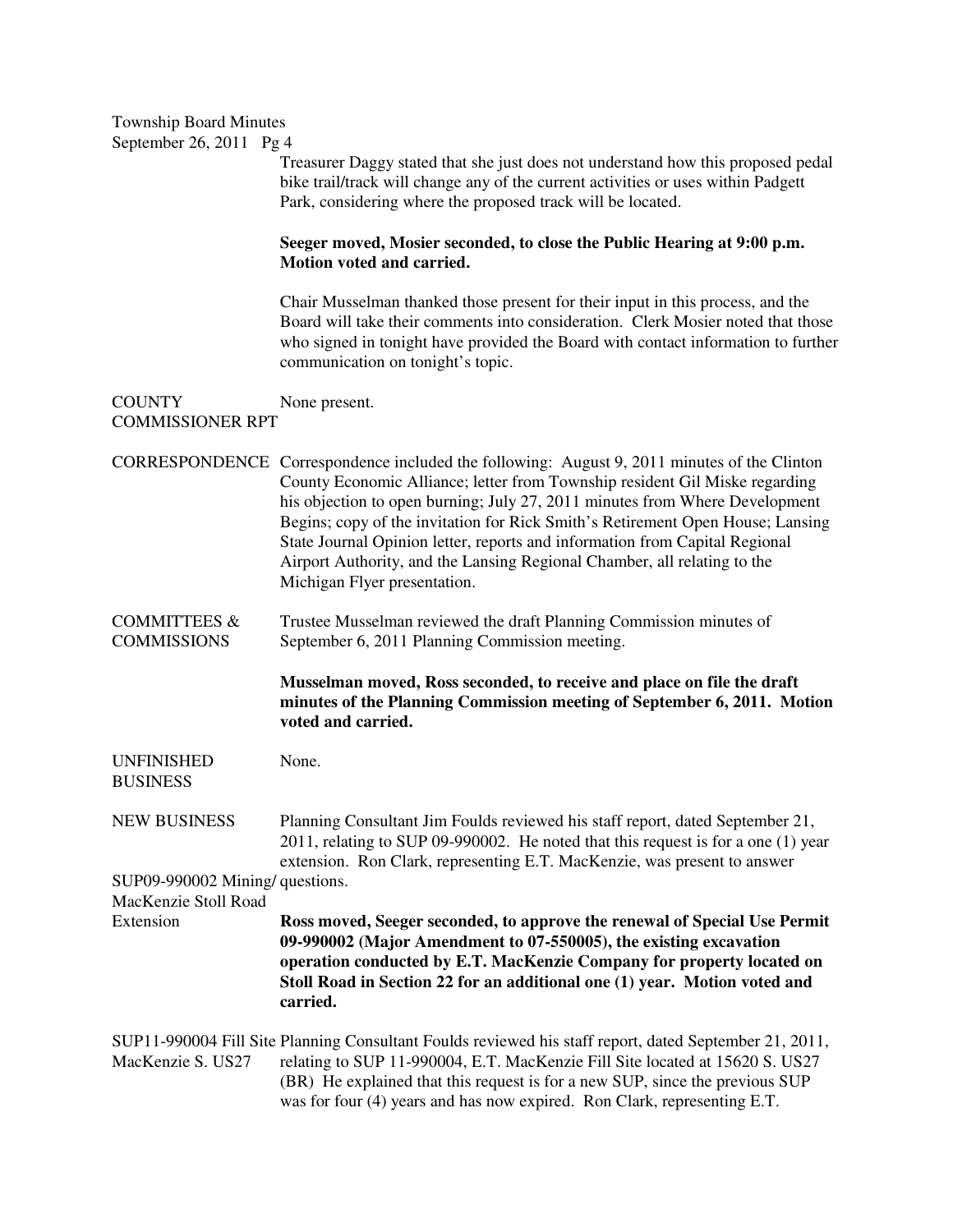MacKenzie, was present to answer questions.

 **Ross moved, Seeger seconded, to approve, as recommended by the Planning Commission, Special Use Permit 11-990004, a request for a new Special Use Permit to continue a fill operation at 15620 S. US 27, which was previously approved in 2006 and expired in July of 2011, noting that as a requirement of the previous SUP four annual inspections and renewals were processed by the Township. Motion voted and carried.**  SUP11-990005 Planning Consultant Foulds reviewed his staff report, dated September 20, 2011, Annie Rae RV & Price relating to SUP 11-990005, a request from Annie Rae RV and Price Right Cars

Right Cars and Trucks, to operate a retail auto repair facility at 12909 South US 27. He explained that this is a new request to operate a repair facility out of an existing building located at the current RV and vehicle sales site. Doug Collins, General Manager and Operating Partner, was present representing Annie Rae RV and Price Right Cars.

> **Ross moved, Calder seconded, to approve, based on a unanimous recommendation from the Planning Commission, Special Use Permit 11- 990005 from Annie Rae Chevrolet, Inc., dba Annie Rae RV and Price Right Cars and Trucks, to operate a retail auto repair facility on the property located at 12909 S. US 27, DeWitt, MI 48820, and legally described in the application documents, on the following basis: 1)the proposed retail auto repair facility has been designed and can comply with the requirements of Section 7.3 (Site Plan Review) and Section 7.13.14 of the Zoning Ordinance 2)upon compliance with the conditions of the Special Use Permit, the plans will comply with the site plan review standards listed in the Zoning Ordinance to include the operation of the auto repair facility within an existing, enclosed building, as well as removal of the southern access drive when future new structures are added to the site 3)the Special Use Permit shall allow hours of operation to be Monday through Friday from 9:00 am to 6:00 pm and Saturday from 10:00 am to 3:00 pm 4)the standards for Basis for Determination listed in Section 7.4.3 of the Zoning Ordinance have been met. Motion voted and carried.**

| Resolution 110956                        | Motion by Mosier, seconded by Daggy, to adopt Resolution 110956, honoring                                                                                 |
|------------------------------------------|-----------------------------------------------------------------------------------------------------------------------------------------------------------|
| Honoring                                 | Detective Sergeant Rick Smith, for 32 years of service.                                                                                                   |
| <b>Rick Smith/Retirement</b>             |                                                                                                                                                           |
|                                          | AYES: Seeger, Musselman, Mosier, Daggy, Calder, Ross                                                                                                      |
|                                          | <b>Motion carried.</b><br><b>NAYS: None</b>                                                                                                               |
| <b>Outstanding Citizen</b><br>Nomination | Clerk Mosier explained her nomination to recognize Granger as an Outstanding<br>Corporate Citizen.                                                        |
|                                          | Mosier moved, Seeger seconded, to approve the nomination of Granger to<br>be recognized as an Outstanding Corporate Citizen. Motion voted and<br>carried. |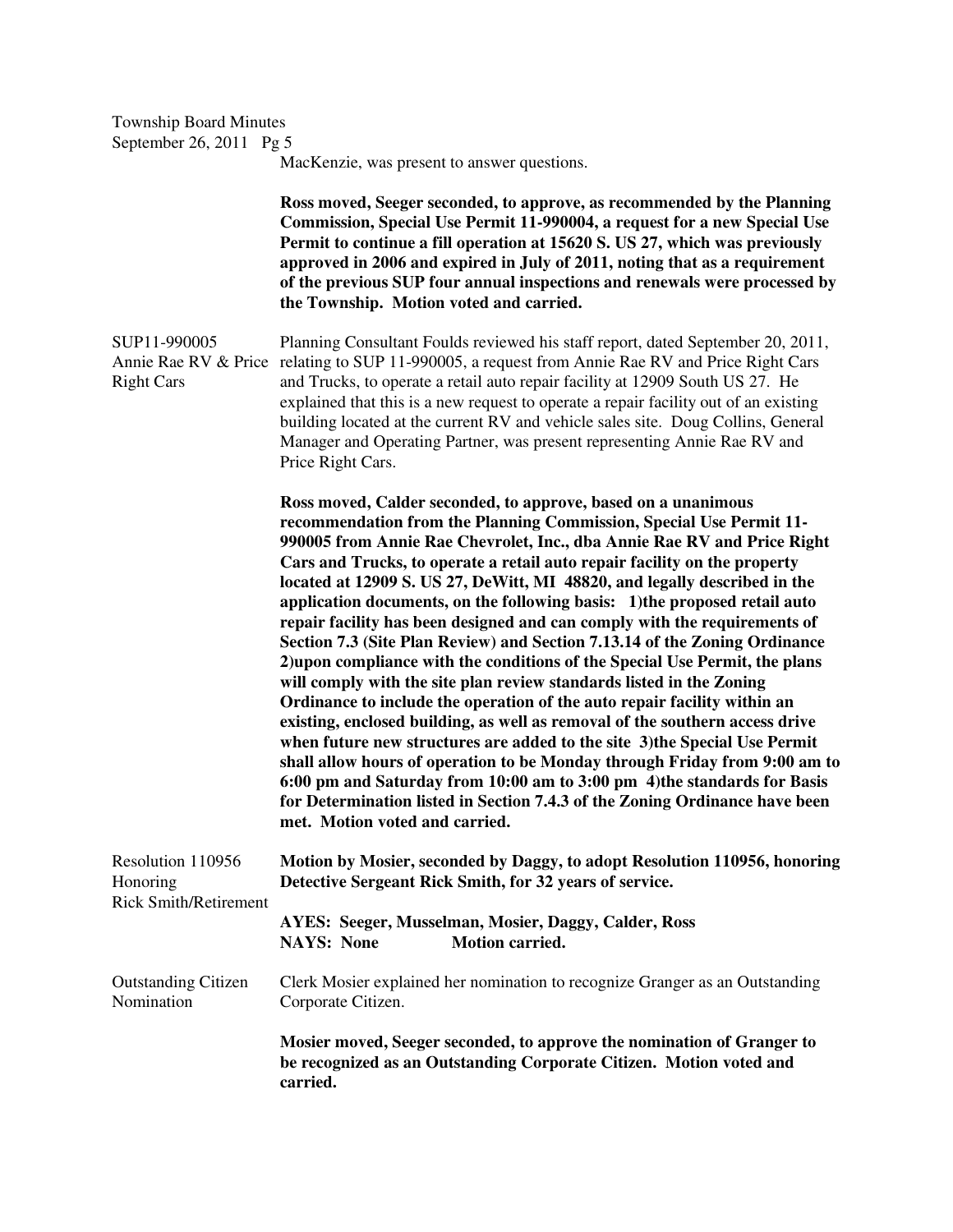Resolutions 110957 & **Mosier moved, Daggy seconded, to adopt Resolutions 110957 & 110958,**  110958/MERS **changing the employee contribution rate for the MERS benefit for the Supervisory and Non-Supervisor Units of the POLC Union. AYES: Musselman, Mosier, Daggy, Calder, Ross, Seeger NAYS:** None **Motion carried.** Set Joint Workshop **Ross moved, Daggy seconded, to set a joint workshop session with the City of** Twp/DeWitt City/ **DeWitt and DeWitt Public Schools for 7:00 pm on October 11, 2011 to be**  DeWitt Schools **held at the City of DeWitt municipal building. Motion voted and carried.** Set Hearing/425 Agmts/ Manager Taylor explained that details for the proposed 425 Agreements with the City of Lansing City of Lansing for the property owned by the Capital Regional International Airport and for properties along Grand River. He noted that the State of Michigan has indicated that we are in line to receive the Next Michigan (Aerotropolis) designation, but to receive the designation we must have the 425 approved before the MEDC mega board meeting scheduled for November 8, 2011. He pointed out that details are basically the same as previously discussed and the Township needs to set a Public Hearing for October 24, 2011. He provided draft agreements to allow Board members time to review the agreements. **Ross moved, Daggy seconded, to set a Public Hearing for 7:00 p.m. on October 24, 2011, on the proposed 425 Agreements with the City of Lansing. Motion voted and carried.**  2012 Proposed Budget/ Manager Taylor provided a power point presentation with data relative to the Public Hearing 2012 Proposed Budget and previous discussion of the same. Discussion. **Calder moved, Daggy seconded, to set a Public Hearing for October 10, 2011, at 7:00 p.m. on the proposed 2012 Township Budget. Motion voted and carried.**  Resignation/Arent **Musselman moved, Calder seconded, to accept, with regret, the resignation of Gale Arent from the DeWitt District Library Board, effective December 31, 2011. Motion voted and carried.**  VOUCHERS **Calder moved, Seeger seconded, to approve General Operating Fund Vouchers 59006 - 59055 and Tax Fund Vouchers 7434 - 7444**  REPORTS & Trustee Seeger reported that at a recent Clinton County Township Officers COMMENTS Association meeting, it was discussed that grant monies may be available from the Clinton County EDC. Manager Taylor provided updates on the following projects: the Phase II DEQ Audit; the 504 Lift Station Project; the Case Cares fundraising for the Miracle League Field; the recent Friends of the Looking Glass cleanup.